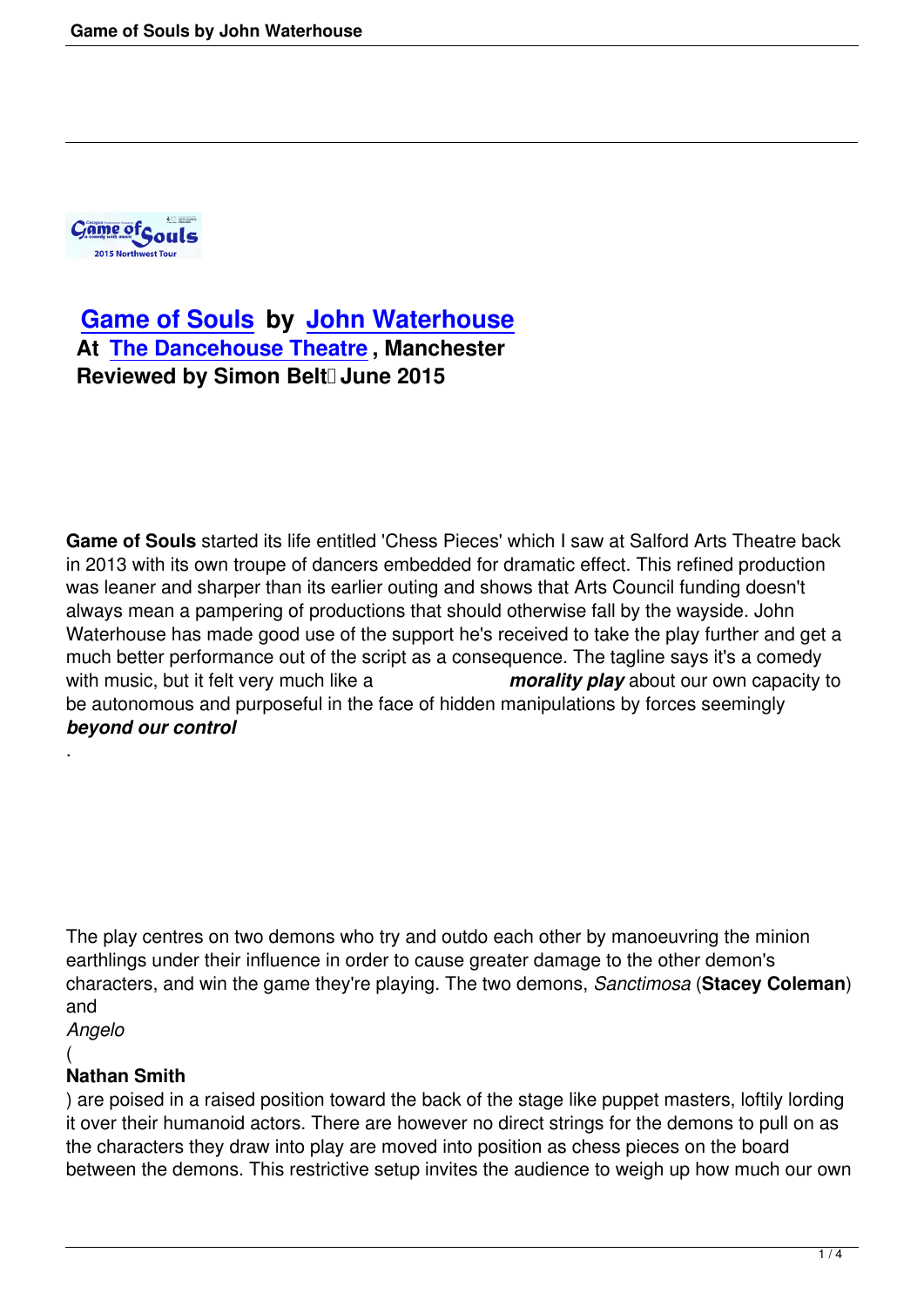free will genuinely helps us as individuals and how much they are part of someone else's plans to shape their own circumstances.



Whilst the backdrop of the play is rather profound the delivery is delightfully light-hearted, sending up the self importance of the characters acting out their roles with some great camp humour that could be from a 70's sitcom. The various scenes are interspersed with song and playful music written and performed by **Jak Poore** who has pitched the score perfectly so there's no way you take any of it too seriously.

Although the sharpest send up of the characters on the chess board is reserved for celebrities, there is a strong undercurrent to the social status of the pieces being introduced by the demons, and the way in which power tends to create distorted and nasty characters. The career Tory boy *Giles Newsome* is played confidently by **Barrie Ryan English** who captures the manipulations and wiliness we are encouraged to believe of politicians, yet he switches to the more sombre behind-the-scenes character of the civil servant Crown-Derby so effortlessly that I was left checking my programme to see if it was the same actor. Giles is Angelo's 'king' on the chessboard, introduced to be the bruiser piece to anything Sanctimosa may introduce.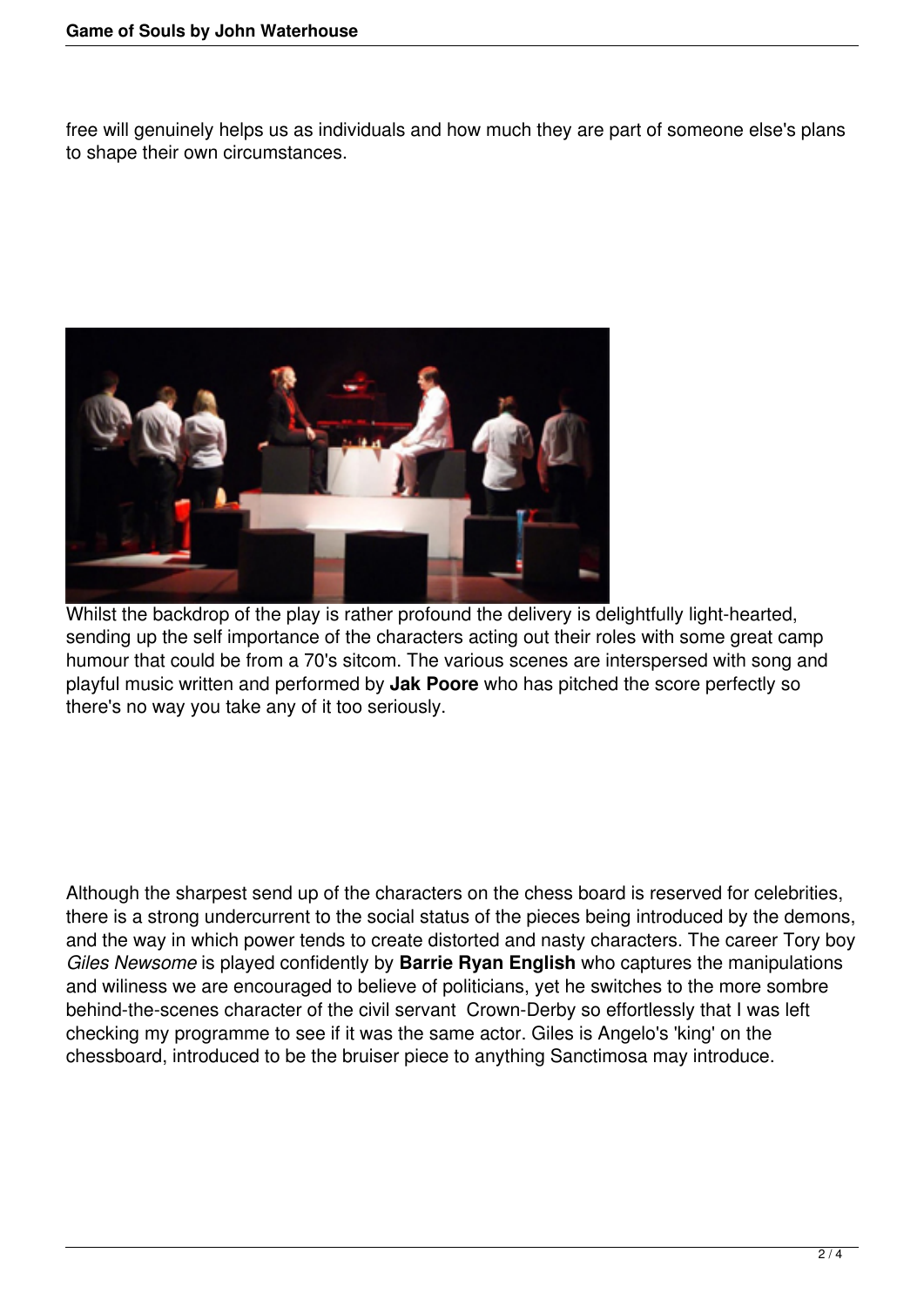The point that we should question the motives, intentions or likely outcomes of everyone around us is driven to us hard with Sanctimosa launching her assault through her 'queen' piece, the pop star *Ruby Ellerman* (**Daisy Leigh**) who lands on stage in an affair with Giles. The script takes no prisoners in who and what it is skeptical or distrustful of, and I really liked the way that the Parliamentary Committee for Standards and Conduct is used in the form of *Harriet Ponsonby*

#### ( **Emmy Fyles**

) who drops by change the dynamics in the liaison between the main protagonists for her own manipulative reasons. Harriet's sniffy holier than thou demeanor is played out in all its irritating insincerity by Emmy and all credit to John Waterhouse for being consistent in including this latest tactic from politicians to leverage advantage with the Orwellian Newspeak of whiter than white cleanliness.



The media, an all too popular scapegoat these days, gets a double bill lampooning through chat show host *Terry Cross* and newspaper proprietor *Sir James Tetley* (both played by **Harry Fitzwilliam-Pipe**

). The change in pace and format accompanying the different character roles draws you in to the paradox of characters that are changing the dynamics of situations and relationships against the backdrop of a structured and predominantly class based society. I think the role that

### **Dave Samuels**

plays here through the politician *Cecil Billington* and financier *Melvyn Sachs*